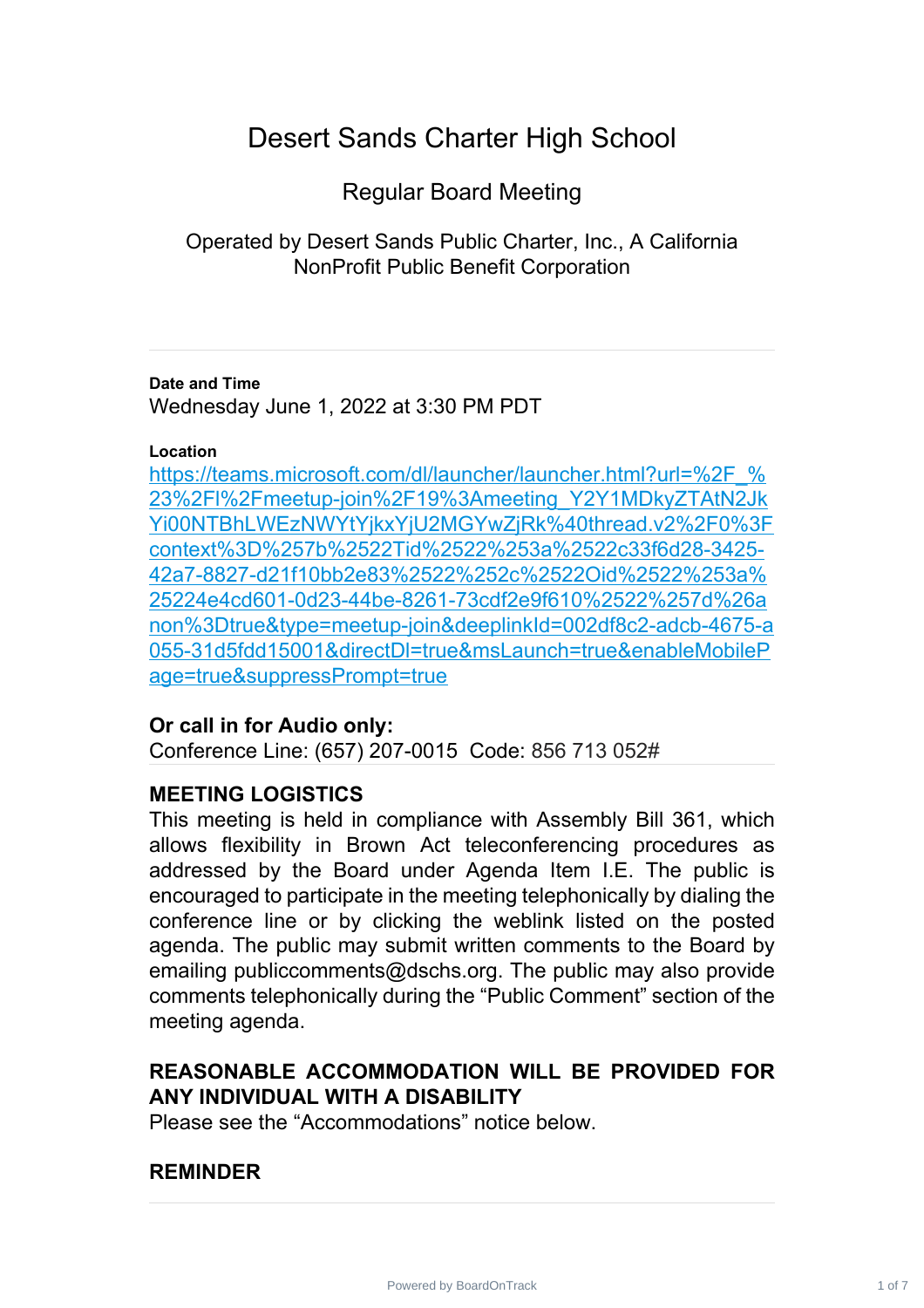As required by state law (SB 126), this meeting will be audio recorded and posted on the charter school's website.

#### **Agenda**

**Purpose Presenter Time**

## **I. Opening Items 3:30 PM**

Opening Items

| Mambara of the Peard Pall Call and Establishment of Quar |                    |
|----------------------------------------------------------|--------------------|
| Quorum                                                   | Adams              |
| <b>B.</b> Roll Call and Establishment of                 | Michael R          |
| A. Call the Meeting to Order                             | Michael R<br>Adams |
|                                                          |                    |

**Members of the Board Roll Call and Establishment of Quorum** Michael R. Adams, Board President Ruth Escarcega Newell, Board Secretary Marvin D. Smith, Board Member Dana Clark, Board Member James Lott, Board Member

| <b>C.</b> Pledge of Allegiance | Michael R<br>Adams |
|--------------------------------|--------------------|
| <b>D.</b> Staff Introductions  | Michael R<br>Adams |

*At this time, staff members will be invited to state their names and titles.*

| <b>E.</b> Adopt Resolution Continuing<br>Board of Directors' Authority to Hold<br>Virtual or Teleconference Meetings<br><b>Pursuant to Assembly Bill 361</b> | Vote                      | Jeff<br><b>Martineau</b> |
|--------------------------------------------------------------------------------------------------------------------------------------------------------------|---------------------------|--------------------------|
| <b>F.</b> Approve Agenda for the June 1,<br>2022 Regular Public Meeting of the<br><b>Board of Directors</b>                                                  | Vote                      | Michael R<br>Adams       |
| <b>G.</b> Approve Minutes of the May 12,<br>2021, Regular Public Meeting of the<br><b>Board of Directors</b>                                                 | Approve<br><b>Minutes</b> | Michael R<br>Adams       |

# **II. Consent Agenda**

*All items listed under consent agenda are considered by the Board to be routine and consistent with approved policies and practices of the Charter School. The Board will be asked to approve all of the consent*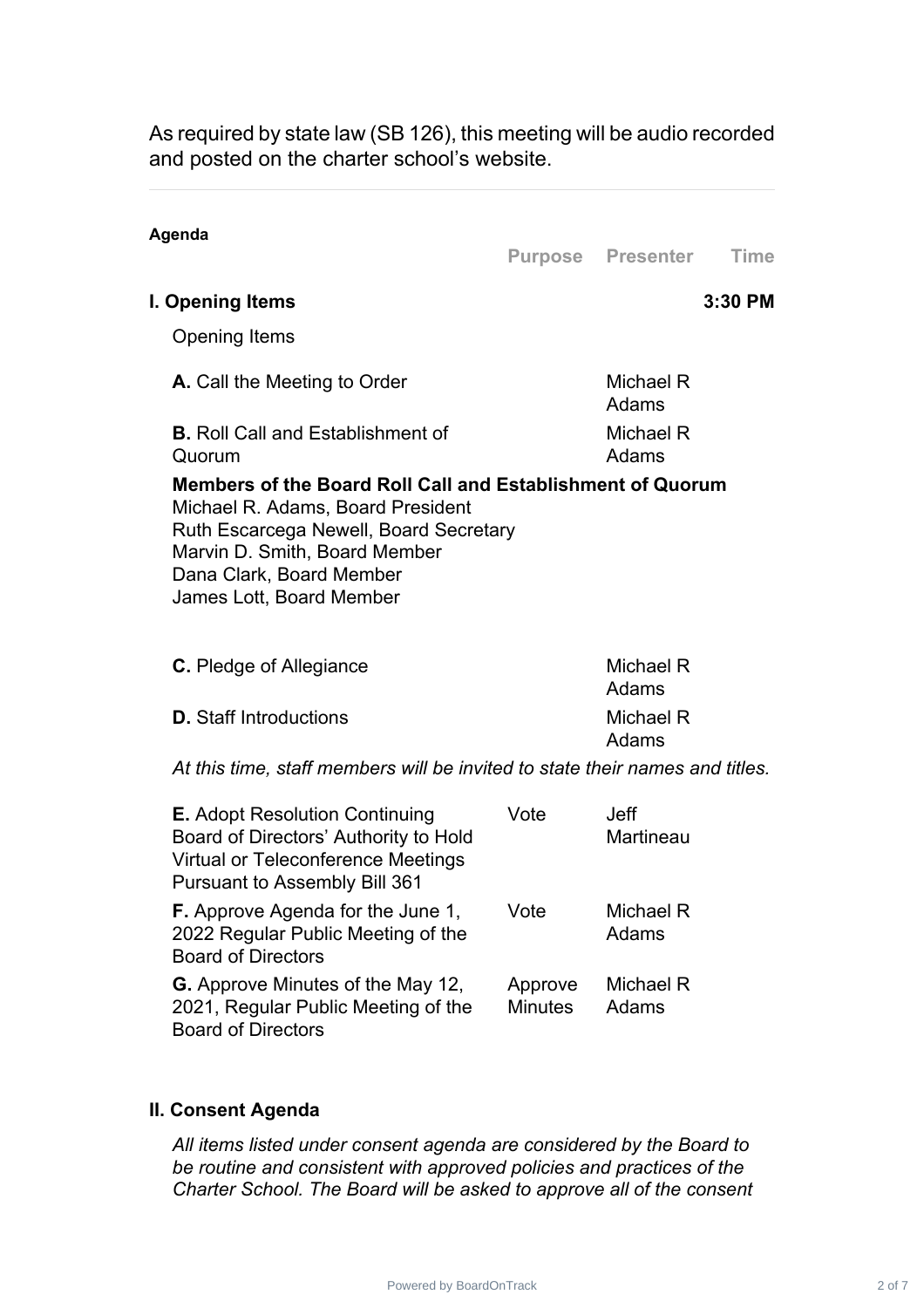#### **Purpose Presenter Time**

*agenda items by a single vote unless requested by a Board member to be discussed and considered for action separately.*

| A. Consent Agenda Items | Vote | Michael R |
|-------------------------|------|-----------|
|                         |      | Adams     |

1. The Board will be asked to accept the Uniform Complaints Report for the 2021-2022 school year: 0 Complaints Received

#### **III. Public Comment**

*At this time, members of the public may address the Board on any item within the subject matter jurisdiction of the Board, whether or not the item is on the agenda, by dialing the teleconference line or by clicking the weblink listed on the posted agenda. The time allotted per presentation will not exceed three (3) minutes, except in the case where a member of the public utilizes a translator, in which case the time allotted will not exceed six (6) minutes. In accordance with the Brown Act, no action may occur at this time, but it is the Board's prerogative to hold a brief discussion, provide information to the public, provide direction to staff, or schedule the matter for a future meeting.*

| <b>IV. School Reports and Information</b><br><b>FYI</b><br>A. Area Superintendent Update<br><b>FYI</b><br><b>B.</b> Report on Mathematics               | Michael R<br>Adams       |
|---------------------------------------------------------------------------------------------------------------------------------------------------------|--------------------------|
|                                                                                                                                                         |                          |
|                                                                                                                                                         | Taera<br><b>Childers</b> |
| <b>Placement Results</b>                                                                                                                                | Taera<br><b>Childers</b> |
| <b>FYI</b><br><b>C.</b> LCFF Local Indicators Report for<br><b>School Year 2021-2022</b>                                                                | Taera<br><b>Childers</b> |
| FYI<br><b>D.</b> School Survey Report                                                                                                                   | Taera<br><b>Childers</b> |
| <b>FYI</b><br><b>E.</b> Annual IRS Form 990, Return of<br><b>Organization Exempt From Income</b><br>Tax and the California return for<br>2020, as filed | Guita<br>Sharifi         |
| <b>F.</b> Finance Update<br>FYI                                                                                                                         | Guita<br>Sharifi         |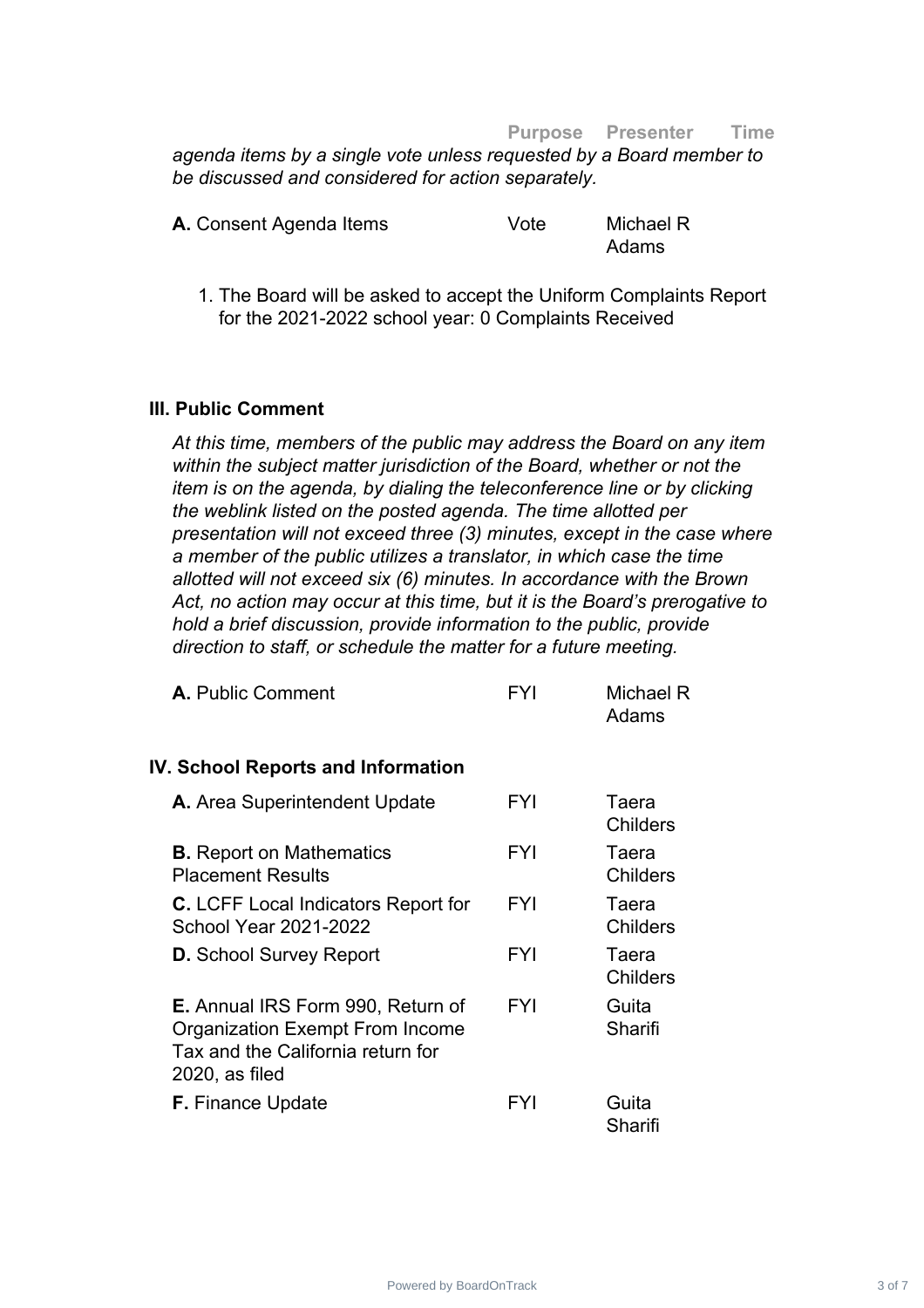| <b>G.</b> Area Superintendent Performance<br>Review (Evaluation Tool for school<br>year 2022-2023), First Read                                                                                                                                                                                                                                                                             | <b>Purpose</b><br><b>FYI</b> | <b>Presenter</b><br><b>Jeff</b><br>Martineau | Time |
|--------------------------------------------------------------------------------------------------------------------------------------------------------------------------------------------------------------------------------------------------------------------------------------------------------------------------------------------------------------------------------------------|------------------------------|----------------------------------------------|------|
| V. Public Hearing                                                                                                                                                                                                                                                                                                                                                                          |                              |                                              |      |
| A. Open Public Hearing                                                                                                                                                                                                                                                                                                                                                                     | Vote                         | Michael R<br>Adams                           |      |
| <b>B.</b> The Board will hold a public<br>hearing to solicit the<br>recommendations and comments of<br>members of the public regarding the<br><b>Budget Overview for Parents and the</b><br><b>Local Control Accountability Plan</b><br>(LCAP) for the 2022-2023 school<br>year                                                                                                            | <b>Discuss</b>               | Taera<br><b>Childers</b>                     |      |
| <b>C.</b> Close Public Hearing                                                                                                                                                                                                                                                                                                                                                             | Vote                         | Michael R<br>Adams                           |      |
| <b>VI. Action Items</b>                                                                                                                                                                                                                                                                                                                                                                    |                              |                                              |      |
| A. The Board will be asked to<br>confirm its acknowledgement that<br>Michael R. Adams, Ruth Escarcega<br>Newell, Marvin D. Smith, Dana Clark<br>and James Lott, have been<br>reappointed as members of the<br>Board of Directors by Educational<br>Advancement Corporation, the sole<br>member of Desert Sands Public<br>Charter, Inc., for the term July 1,<br>2022 through June 30, 2023 | Vote                         | Legal                                        |      |
| <b>B.</b> The Board will be asked to<br>approve the amended Conflict of<br><b>Interest Code</b>                                                                                                                                                                                                                                                                                            | Vote                         | <b>Jeff</b><br><b>Martineau</b>              |      |
| <b>C.</b> The Board will be asked to re-<br>authorize the Corporate Officers and<br>Senior Administration to make all<br>reasonable and necessary business<br>arrangements, and enter into all<br>reasonable and necessary<br>transactions, including but not limited<br>to, contracts with vendors,<br>employees, consultants and others                                                  | Vote                         | Michael R<br>Adams                           |      |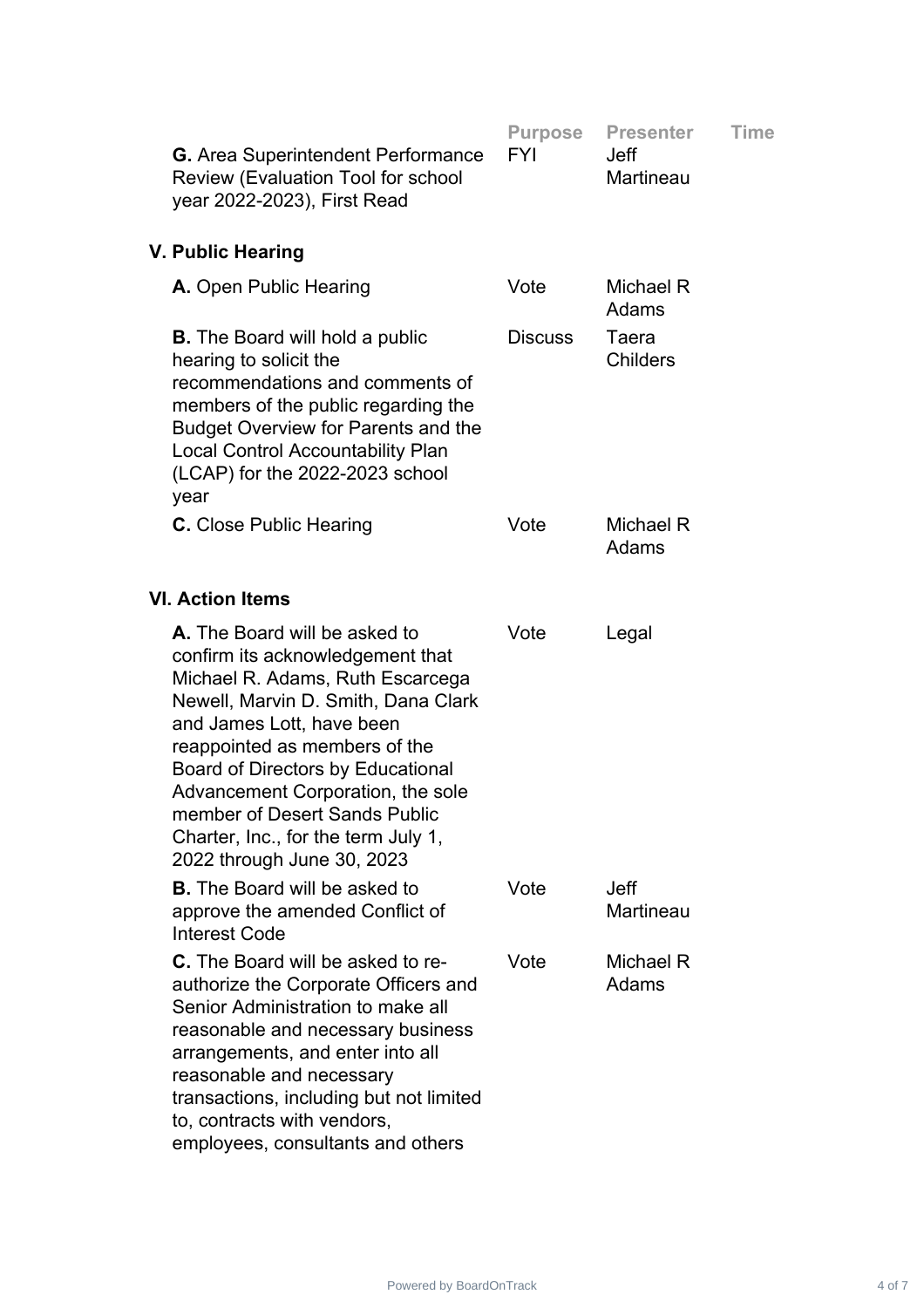|                                                                                                                                                                                                                                    | <b>Purpose</b> | <b>Presenter</b>         | <b>Time</b> |
|------------------------------------------------------------------------------------------------------------------------------------------------------------------------------------------------------------------------------------|----------------|--------------------------|-------------|
| <b>D.</b> The Board will be asked to re-<br>authorize the Corporate Officers to<br>award discretionary incentives to<br>employees at various sundry times                                                                          | Vote           | Michael R<br>Adams       |             |
| <b>E.</b> The Board will be asked to<br>approve the Local Control Funding<br>Formula (LCFF) for school year<br>2022-2023, which drives the primary<br>source of funding for the charter<br>school                                  | Vote           | Guita<br>Sharifi         |             |
| <b>F.</b> The Board will be asked to<br>approve the Education Protection<br>Account (EPA) spending<br>determinations                                                                                                               | Vote           | Guita<br>Sharifi         |             |
| <b>G.</b> The Board will be asked to<br>approve the Budget for the 2022-<br>2023 fiscal year                                                                                                                                       | Vote           | Guita<br>Sharifi         |             |
| <b>H.</b> The Board will be asked to<br>approve the Budget Overview for<br><b>Parents and the Local Control</b><br>Accountability Plan (LCAP) for the<br>2022-2023 school year                                                     | Vote           | Taera<br><b>Childers</b> |             |
| <b>I.</b> The Board will be asked to approve<br>the school's Title I federal addendum<br>for Schoolwide Program for the<br>2022-2023 fiscal year                                                                                   | Vote           | Taera<br><b>Childers</b> |             |
| <b>J.</b> The Board will be asked to<br>approve the Consolidated<br>Application process and submission<br>for all reports required for the 2022-<br>2023 school year                                                               | Vote           | Taera<br><b>Childers</b> |             |
| K. The Board will be asked to renew<br>a Revolving Line of Credit (RLOC)<br>from Hanmi Bank for the 2022-2023<br>school year, as needed, to maintain<br>adequate cash flow pursuant to the<br><b>RLOC</b> provisions               | Vote           | Guita<br>Sharifi         |             |
| <b>L.</b> The Board will be asked to<br>approve obtaining a loan from LLAC<br>during the 2022-2023 fiscal year, as<br>needed to maintain adequate cash<br>flow, pursuant to promissory note<br>provisions with applicable interest | Vote           | Guita<br>Sharifi         |             |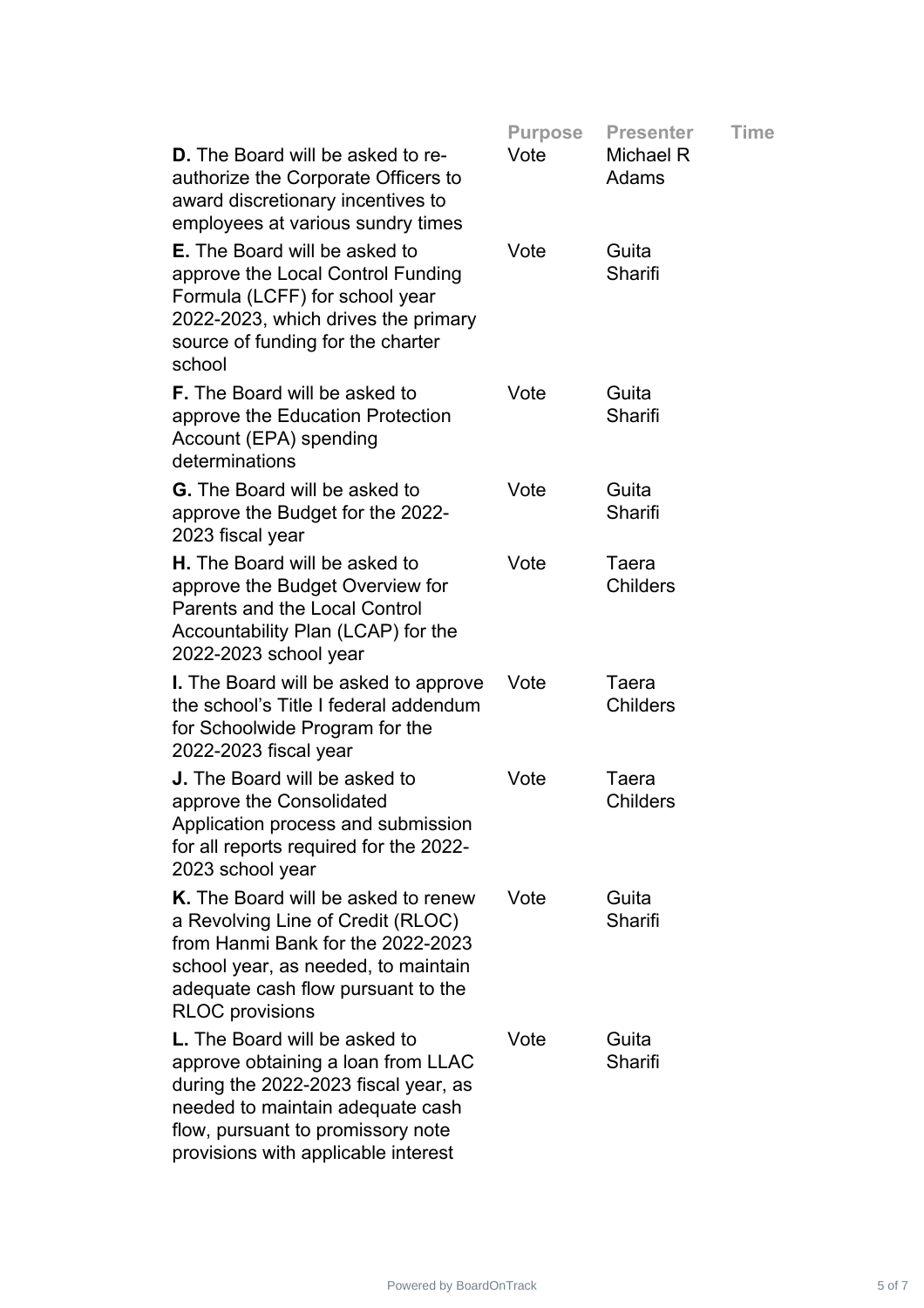### **VII. Additional Corporate Officers and Board Members' Observations and Comments**

| <b>A.</b> Observations and Comments | FYI | Michael R |
|-------------------------------------|-----|-----------|
|                                     |     | Adams     |

### **VIII. Closed Session**

| A. Adjourn open public Board<br>meeting to go into closed session                                      | Vote       | Michael R<br>Adams |
|--------------------------------------------------------------------------------------------------------|------------|--------------------|
| CONFERENCE WITH LEGAL COUNSEL-ANTICIPATED<br>LITIGATION (Government Code § 54956.9(d)(2).): (1 matter) |            |                    |
| <b>B.</b> Adjourn closed session and<br>reconvene to open public Board<br>meeting                      | Vote       | Michael R<br>Adams |
| <b>C.</b> Report of action taken or<br>recommendations made in closed<br>session, if any               | <b>FYI</b> | Michael R<br>Adams |
| <b>IX. Closing Items</b>                                                                               |            |                    |
| <b>A.</b> Next Regular Board Meeting<br>Date: July 19, 2022, 3:30pm                                    | FYI        | Michael R<br>Adams |
| <b>B.</b> Adjourn Meeting                                                                              | Vote       | Michael R<br>Adams |

**Accommodations.** All meetings of the Board of Directors are held in compliance with the Americans with Disabilities Act of 1990. Requests for disability-related modifications or accommodations, or translation services, in order to enable all individuals to participate in the Charter School's open and public meetings shall be made by contacting Soliman Villapando at (661) 272-1225 at least twenty four (24) hours before the scheduled meeting.

**Non-Discrimination.** The Charter School prohibits discrimination, harassment, intimidation, and bullying based on the actual or perceived characteristics of disability, gender, gender identity, gender expression, nationality, national origin, ancestry, race or ethnicity, color, religion, sex, sexual orientation, immigration status, potential or actual parental, family or marital status, age, or association with an individual who has any of the aforementioned characteristics, or any other basis protected by federal, state or local law.